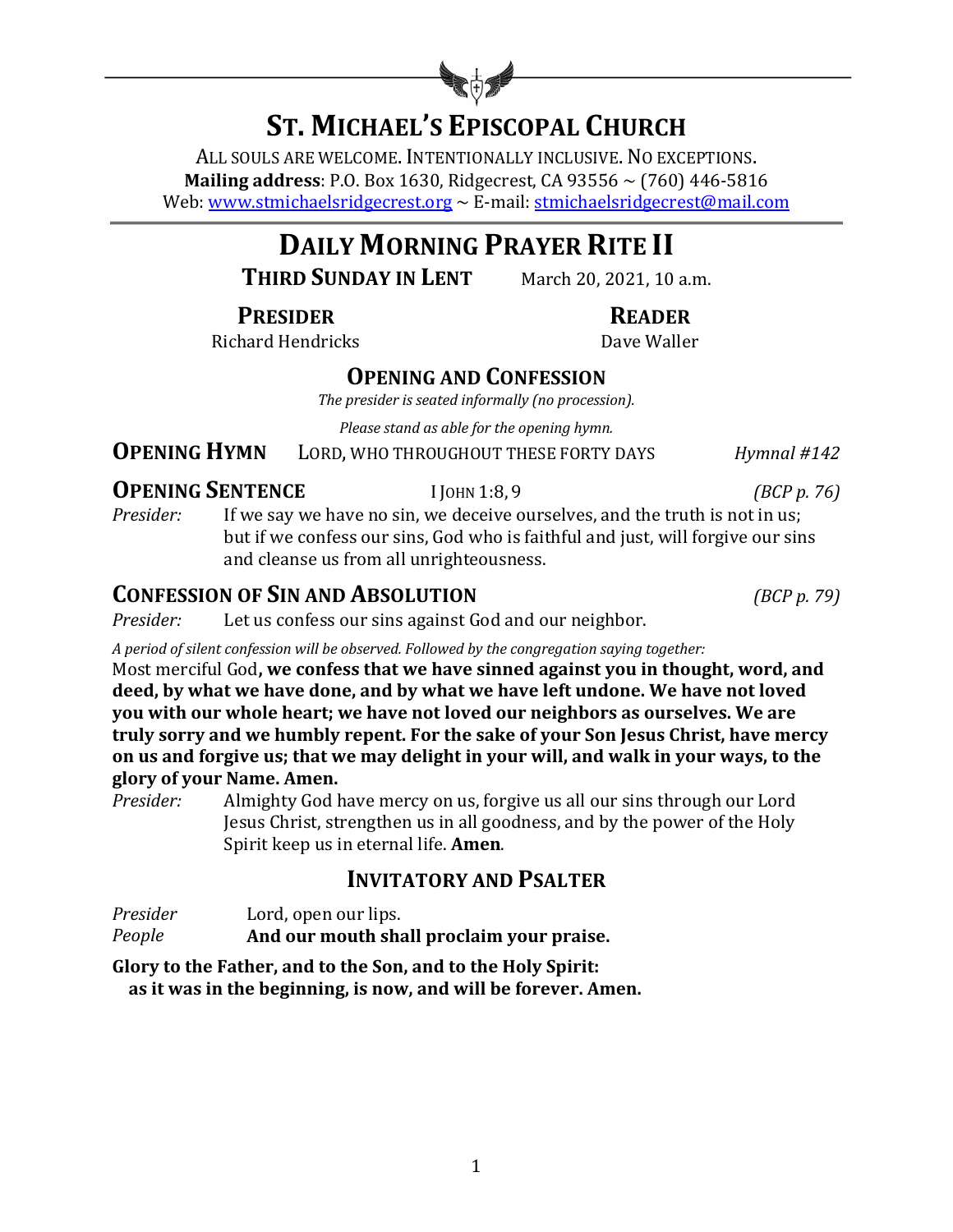

## **PSALM 95** *(BCP p. 724)*

The Presider and the **People** read responsively.

- The Lord is full of compassion and mercy: **Come let us adore him.**
- 1 Come, let us sing to the LORD; \* let us shout for joy to the Rock of our salvation.
- <sup>2</sup> Let us come before his presence with thanksgiving \* and raise a loud shout to him with psalms.
- 3 For the LORD is a great God,  $*$ and a great King above all gods.
- <sup>4</sup> In his hand are the caverns of the earth, \* and the heights of the hills are his also.
- 5 The sea is his, for he made it,  $*$ and his hands have molded the dry land.
- <sup>6</sup> Come, let us bow down, and bend the knee, \*  **and kneel before the LORD our Maker.**
- 7 For he is our God, and we are the people of his pasture and the sheep of his hand. \* Oh, that today you would hearken to his voice!
- 8 Harden not your hearts, as your forebears did in the wilderness, \* at Meribah, and on that day at Massah, when they tempted me.
- 9 They put me to the test,  $*$ though they had seen my works.
- 10 **Forty years long I detested that generation and said,** \* "This people are wayward in their hearts; they do not know my ways."
- 11 So I swore in my wrath,  $*$ "They shall not enter into my rest."

The Lord is full of compassion and mercy: **Come let us adore him.** 

*Please be seated.*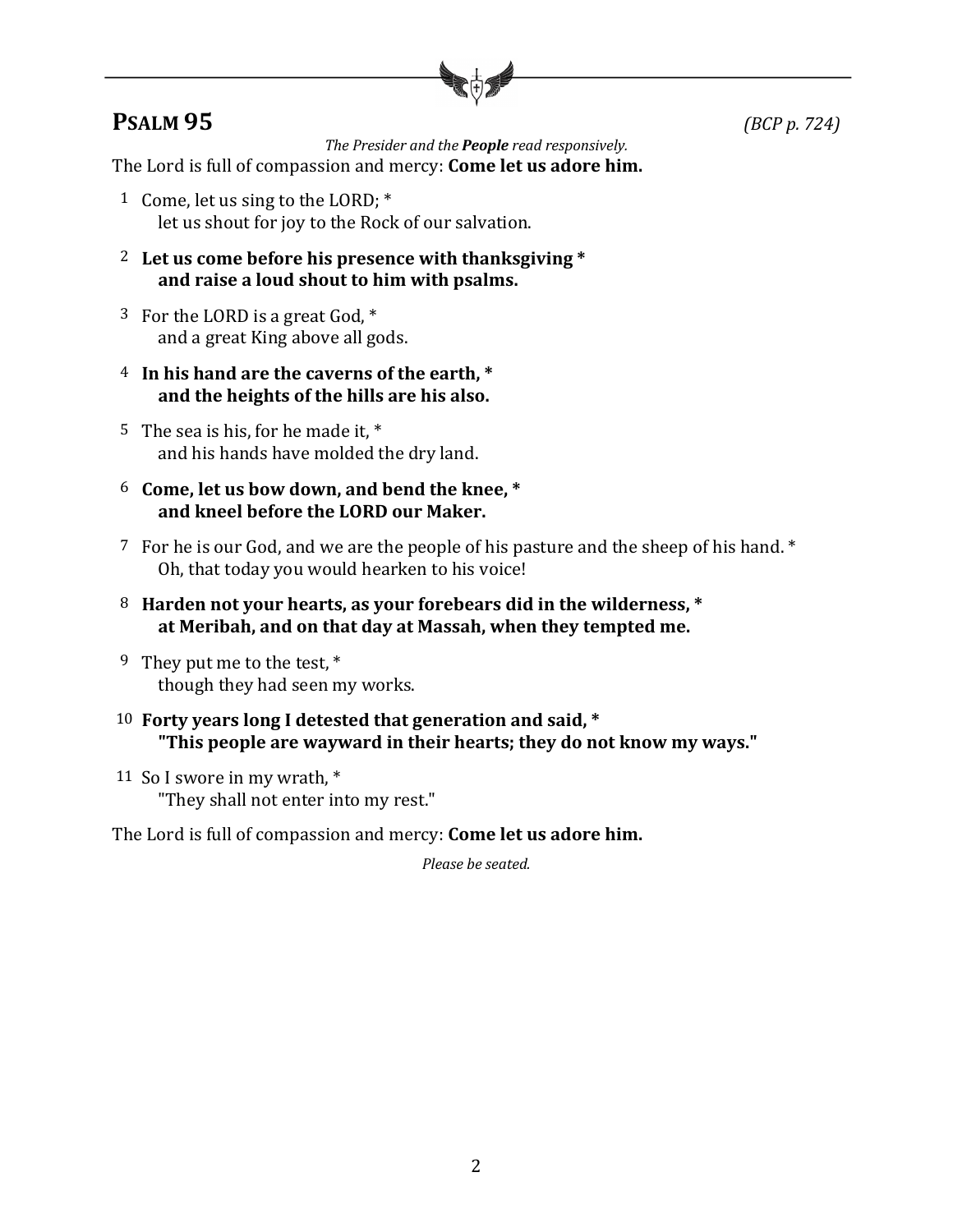

### **THE PSALM APPOINTED** PSALM 63:1-8 *(BCP p. 670)*

(*The Leader and the People say the Psalm responsively by whole verse.*)

- 1 O God, you are my God; eagerly I seek you; \* my soul thirsts for you, my flesh faints for you, as in a barren and dry land where there is no water.
- <sup>2</sup> Therefore I have gazed upon you in your holy place, \* that I might behold your power and your glory.
- 3 For your loving-kindness is better than life itself;  $*$ my lips shall give you praise.
- 4 So will I bless you as long as I live \* and lift up my hands in your Name.
- 5 My soul is content, as with marrow and fatness,  $*$ and my mouth praises you with joyful lips,
- <sup>6</sup> When I remember you upon my bed, \* and meditate on you in the night watches.
- 7 For you have been my helper, \* and under the shadow of your wings I will rejoice.
- 8 My soul clings to you; \* **your right hand holds me fast.** 
	- **Glory to the Father, and to the Son, and to the Holy Spirit:**  $*$ as it was in the beginning, is now, and will be forever. Amen.

#### **THE LESSONS**

#### **THE FIRST READING** EXODUS 3:1-15 DAVE WALLER

A READING FROM THE BOOK OF EXODUS:

Moses was keeping the flock of his father-in-law Jethro, the priest of Midian; he led his flock beyond the wilderness, and came to Horeb, the mountain of God. There the angel of the Lord appeared to him in a flame of fire out of a bush; he looked, and the bush was blazing, yet it was not consumed. Then Moses said, "I must turn aside and look at this great sight, and see why the bush is not burned up." When the Lord saw that he had turned aside to see, God called to him out of the bush, "Moses, Moses!" And he said, "Here I am." Then he said, "Come no closer! Remove the sandals from your feet, for the place on which you are standing is holy ground." He said further, "I am the God of your father, the God of Abraham, the God of Isaac, and the God of Jacob." And Moses hid his face, for he was afraid to look at God.

Then the Lord said, "I have observed the misery of my people who are in Egypt; I have heard their cry on account of their taskmasters. Indeed, I know their sufferings, and I have come down to deliver them from the Egyptians, and to bring them up out of that land to a good and broad land, a land flowing with milk and honey, to the country of the Canaanites, the Hittites, the Amorites, the Perizzites, the Hivites, and the Jebusites. The cry of the Israelites has now come to me; I have also seen how the Egyptians oppress them. So come, I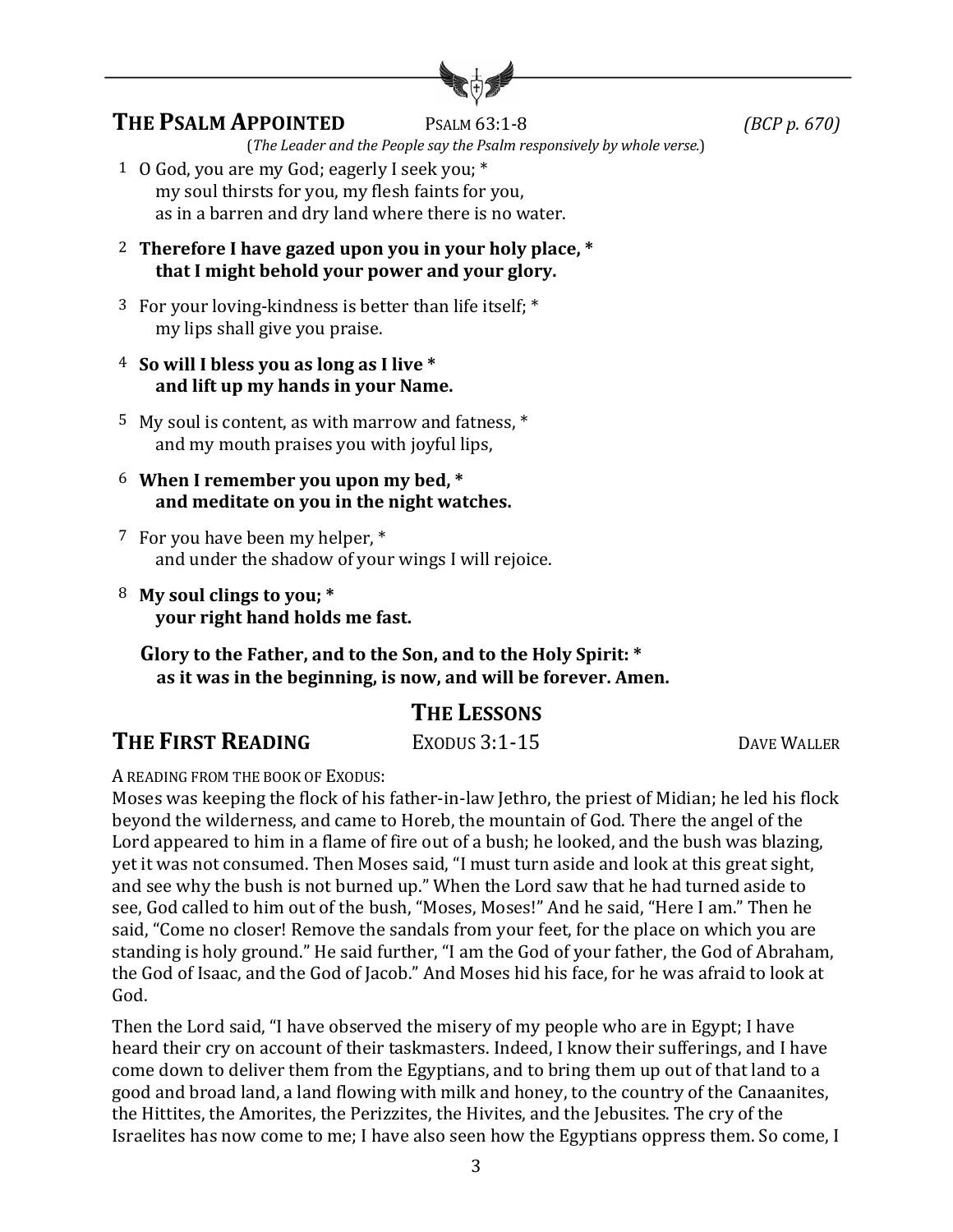will send you to Pharaoh to bring my people, the Israelites, out of Egypt." But Moses said to God, "Who am I that I should go to Pharaoh, and bring the Israelites out of Egypt?" He said, "I will be with you; and this shall be the sign for you that it is I who sent you: when you have brought the people out of Egypt, you shall worship God on this mountain."

But Moses said to God, "If I come to the Israelites and say to them, 'The God of your ancestors has sent me to you,' and they ask me, 'What is his name?' what shall I say to them?" God said to Moses, "I am who I am." He said further, "Thus you shall say to the Israelites, 'I am has sent me to you.'" God also said to Moses, "Thus you shall say to the Israelites, 'The Lord, the God of your ancestors, the God of Abraham, the God of Isaac, and the God of Jacob, has sent me to you': This is my name forever, and this my title for all generations."

The Word of the Lord. **Thanks be to God.** 

### **CANTICLE 14** A SONG OF PENITENCE (*BCP pp.* 90-91)

*Please stand as able.*

O Lord and Ruler of the hosts of heaven, \* God of Abraham, Isaac, and Jacob, and of all their righteous offspring: You made the heavens and the earth,  $*$ **with all their vast array.** All things quake with fear at your presence;  $*$ they tremble because of your power. But your merciful promise is beyond all measure; \* **it surpasses all that our minds can fathom.** O Lord, you are full of compassion, \* long-suffering, and abounding in mercy. You hold back your hand; \* **you do not punish as we deserve.** In your great goodness, Lord, you have promised forgiveness to sinners, \* that they may repent of their sin and be saved. And now, O Lord, I bend the knee of my heart, \* and make my appeal, sure of your gracious goodness. I have sinned, O Lord, I have sinned, \* and I know my wickedness only too well. Therefore I make this prayer to you: \* Forgive me, Lord, forgive me. Do not let me perish in my sin, \* nor condemn me to the depths of the earth. For you, O Lord, are the God of those who repent, \* and in me you will show forth your goodness. Unworthy as I am, you will save me, in accordance with your great mercy,  $*$ and I will praise you without ceasing all the days of my life. For all the powers of heaven sing your praises, \* **and yours is the glory to ages of ages. Amen.** *(Prayer of Manasseh 1-2, 4, 6-7, 11-15)* 

*Please be seated.*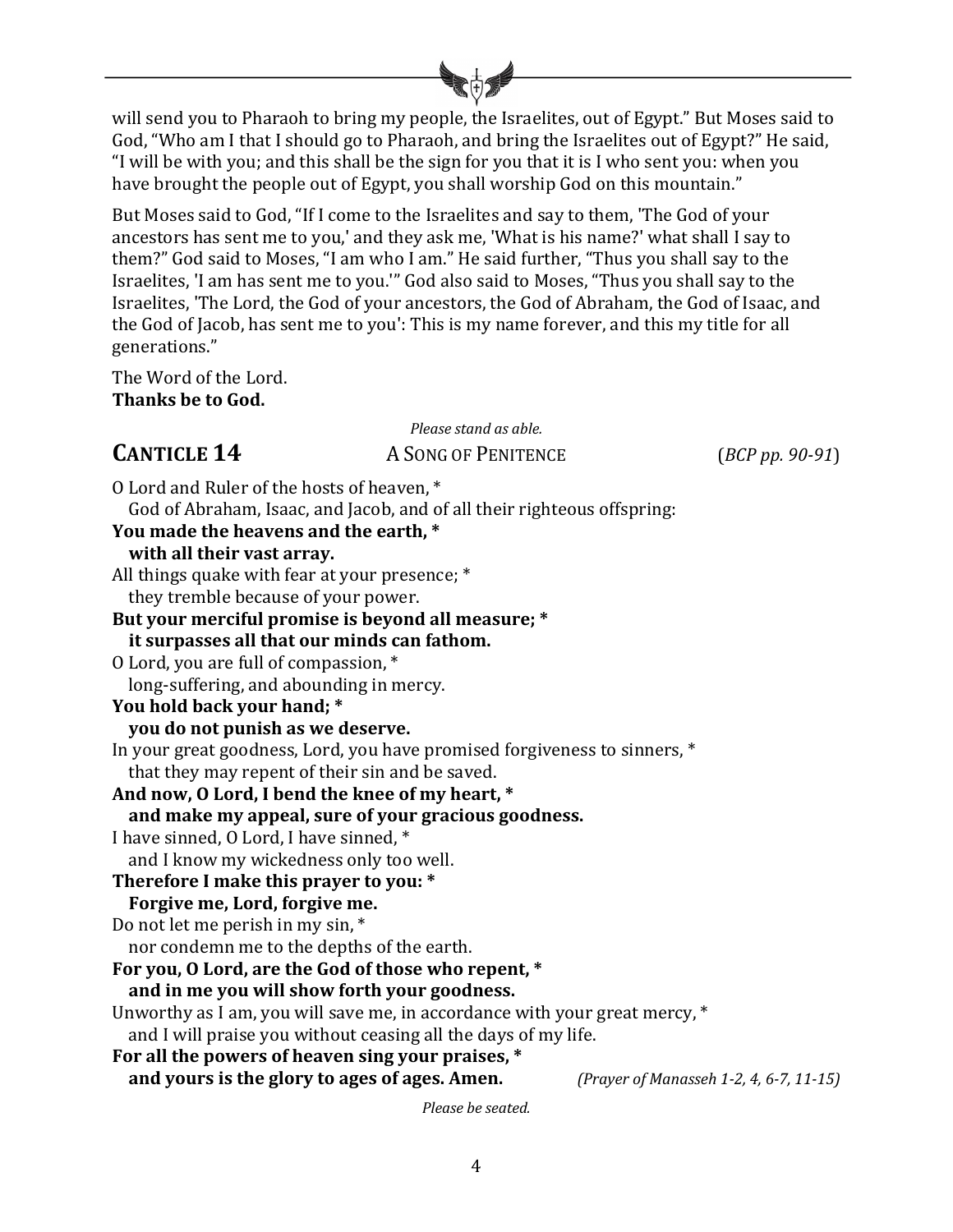

## **THE SECOND READING** 1 CORINTHIANS 10:1-13 DAVE WALLER

A READING FROM PAUL'S FIRST LETTER TO THE CORINTHIANS:

I do not want you to be unaware, brothers and sisters, that our ancestors were all under the cloud, and all passed through the sea, and all were baptized into Moses in the cloud and in the sea, and all ate the same spiritual food, and all drank the same spiritual drink. For they drank from the spiritual rock that followed them, and the rock was Christ. Nevertheless, God was not pleased with most of them, and they were struck down in the wilderness.

Now these things occurred as examples for us, so that we might not desire evil as they did. Do not become idolaters as some of them did; as it is written, "The people sat down to eat and drink, and they rose up to play." We must not indulge in sexual immorality as some of them did, and twenty-three thousand fell in a single day. We must not put Christ to the test, as some of them did, and were destroyed by serpents. And do not complain as some of them did, and were destroyed by the destroyer. These things happened to them to serve as an example, and they were written down to instruct us, on whom the ends of the ages have come. So if you think you are standing, watch out that you do not fall. No testing has overtaken you that is not common to everyone. God is faithful, and he will not let you be tested beyond your strength, but with the testing he will also provide the way out so that you may be able to endure it.

The Word of the Lord. **Thanks be to God.** 

*Please stand as able.*

**CANTICLE 16** THE SONG OF ZECHARIAH *(BCP pp. 92-93)* Blessed be the Lord, the God of Israel: \* he has come to his people and set them free. He has raised up for us a mighty savior, \* born of the house of his servant David. Through his holy prophets he promised of old, that he would save us from our enemies,  $*$ from the hands of all who hate us. He promised to show mercy to our fathers \* and to remember his holy covenant. This was the oath he swore to our father Abraham, \* to set us free from the hands of our enemies, Free to worship him without fear, \* holy and righteous in his sight all the days of our life. You, my child, shall be called the prophet of the Most High, \* for you will go before the Lord to prepare his way, To give his people knowledge of salvation \* by the forgiveness of their sins. In the tender compassion of our God  $*$ the dawn from on high shall break upon us, To shine on those who dwell in darkness and the shadow of death,  $*$ **and to guide our feet into the way of peace.** *(Luke 1: 68-79)* **Glory to the Father, and to the Son, and to the Holy Spirit:** \* as it was in the beginning, is now, and will be forever. Amen.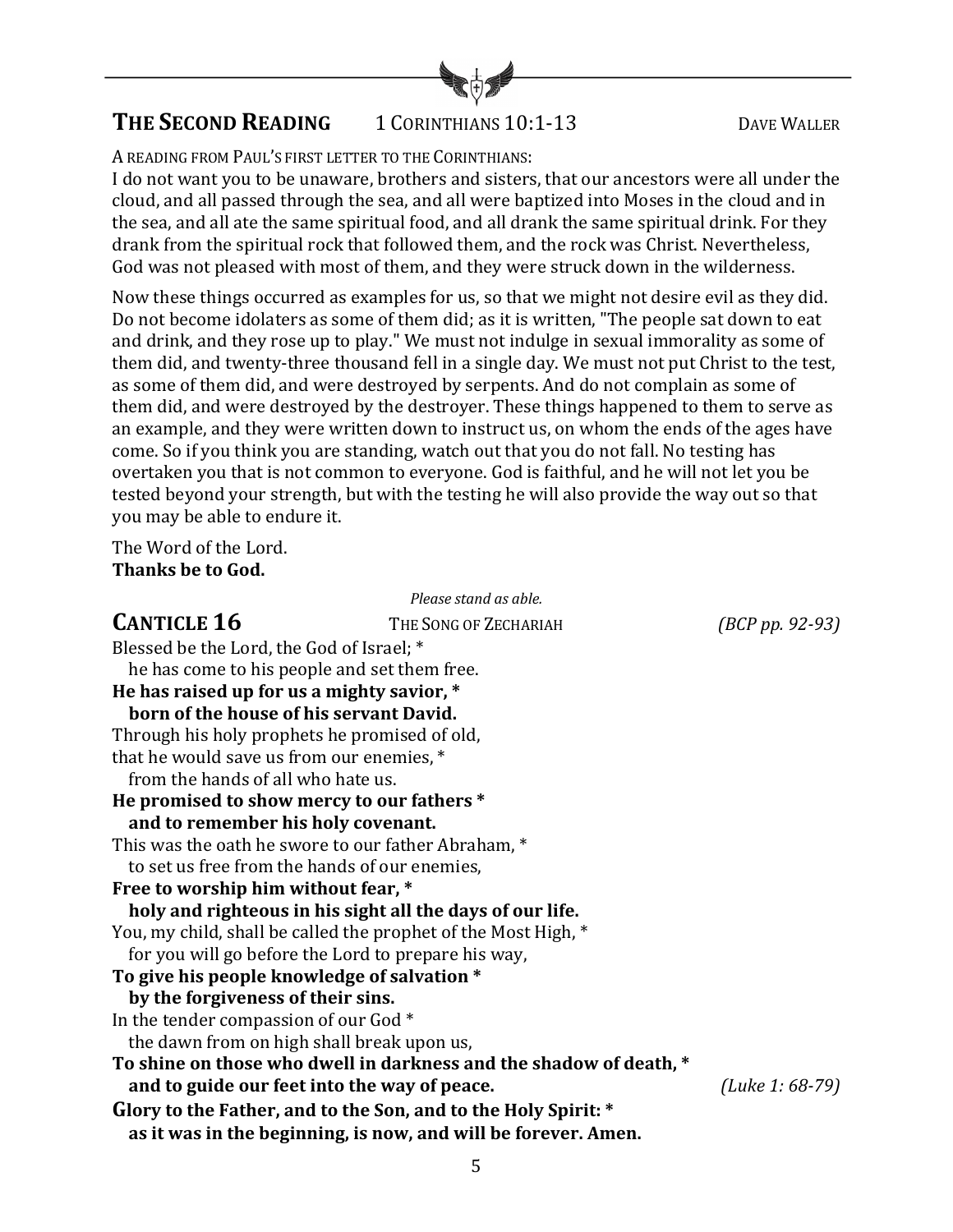

### **THE GOSPEL READING** LUKE 13:1-9 RICHARD HENDRICKS

A READING FROM THE GOSPEL ACCORDING TO LUKE.

At that very time there were some present who told Jesus about the Galileans whose blood Pilate had mingled with their sacrifices. He asked them, "Do you think that because these Galileans suffered in this way they were worse sinners than all other Galileans? No, I tell you; but unless you repent, you will all perish as they did. Or those eighteen who were killed when the tower of Siloam fell on them--do you think that they were worse offenders than all the others living in Jerusalem? No, I tell you; but unless you repent, you will all perish just as they did."

Then he told this parable: "A man had a fig tree planted in his vineyard; and he came looking for fruit on it and found none. So he said to the gardener, 'See here! For three years I have come looking for fruit on this fig tree, and still I find none. Cut it down! Why should it be wasting the soil?' He replied, 'Sir, let it alone for one more year, until I dig around it and put manure on it. If it bears fruit next year, well and good; but if not, you can cut it down."

The Word of the Lord. **Thanks be to God.** 

**THE HOMILY WE ARE ASSESSED WE ARE SET ASSESSED A WRITE AND MONEY OF THE REV. KELLAN DAY** Assistant Rector, Church of the Incarnation, Highlands, North Carolina https://www.episcopalchurch.org/sermon/aglow-lent-3-c-march-20-2022/ *A period of silence and personal reflection follows the sermon.*

#### **THE APOSTLES' CREED** (*BCP p.* 96)

I believe in God, the Father almighty, creator of heaven and earth; I believe in Jesus Christ, his only Son, our Lord.

He was conceived by the power of the Holy Spirit and born of the Virgin Mary.

He suffered under Pontius Pilate, was crucified, died, and was buried.

He descended to the dead. On the third day he rose again.

**He ascended into heaven, and is seated at the right hand of the Father.** 

He will come again to judge the living and the dead.

I believe in the Holy Spirit, the holy catholic Church,

the communion of saints, the forgiveness of sins

the resurrection of the body, and the life everlasting. Amen.

#### **THE PRAYERS**

*Presider:* God be with you. *People:* **And also with you.** *Presider:* Let us pray.

## **THE LORD'S PRAYER** (*BCP p.* 153)

Our Father, who art in heaven, hallowed be thy Name, thy Kingdom come, thy will be done on earth, as it is in heaven. Give us this day our daily bread. And forgive us our trespasses, as we forgive those who trespass against us. And lead us not into temptation, but deliver us from evil. For thine is the kingdom, and the power, and the glory, for ever and ever. Amen.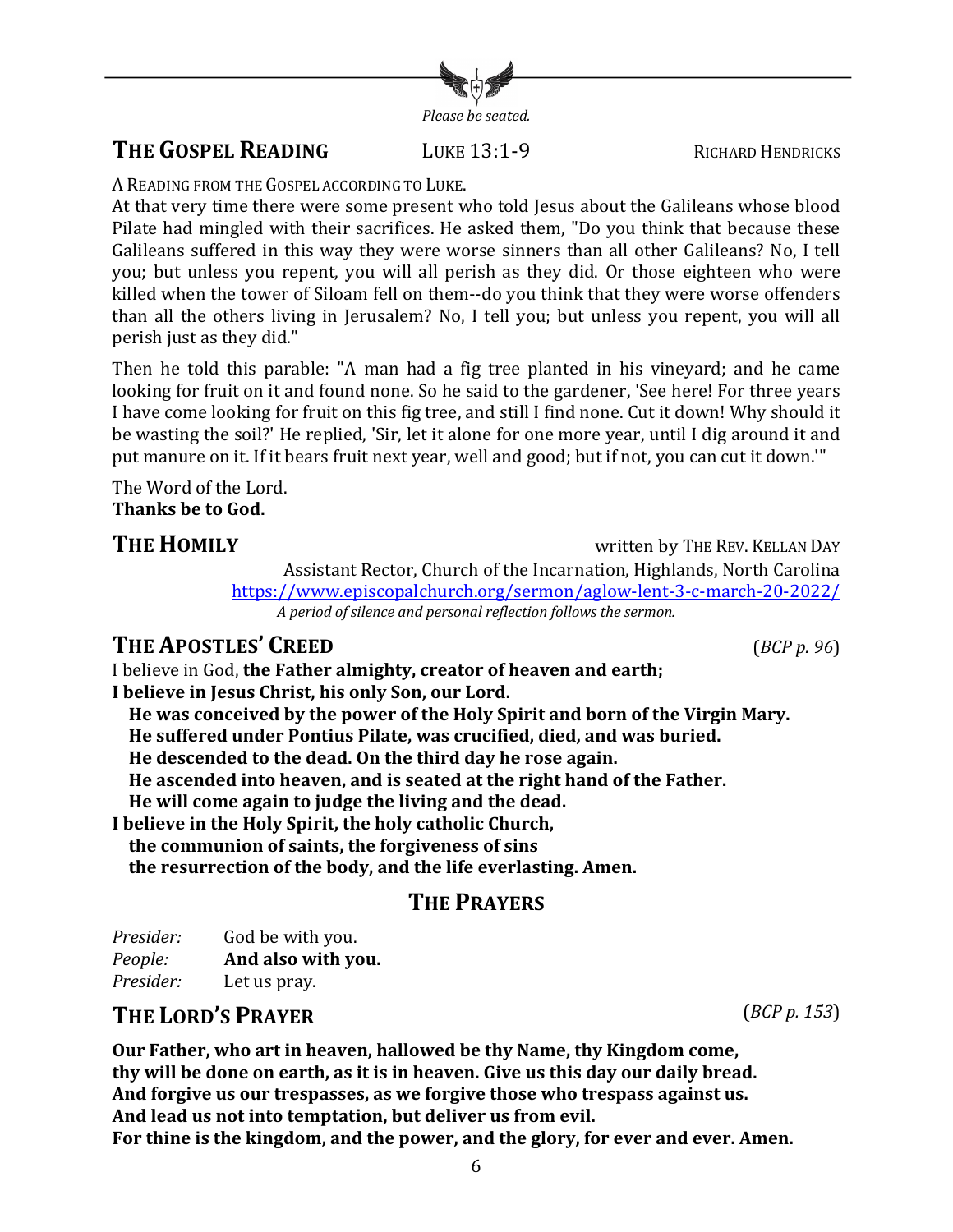

## **SUFFRAGES B** (*BCP p.* 98)

- V. Save your people, Lord, and bless your inheritance;
- R. Govern them and uphold them, now and always.
- V. Day by day we bless you;
- R. We praise your name for ever.
- V. Lord, keep us from all sin today;
- R. Have mercy upon us, Lord, have mercy.
- V. Lord, show us your love and mercy;
- R. For we put our trust in you.
- V. In you, Lord, is our hope;
- R. And we shall never hope in vain.

**THE COLLECT OF THE DAY** THIRD SUNDAY IN LENT (*BCP* p. 218)

Almighty God, you know that we have no power in ourselves to help ourselves: Keep us both outwardly in our bodies and inwardly in our souls, that we may be defended from all adversities which may happen to the body, and from all evil thoughts which may assault and hurt the soul; through Jesus Christ our Lord, who lives and reigns with you and the Holy Spirit, one God, for ever and ever. **Amen**.

## **A COLLECT** FOR **PEACE** *(BCP p.* 99)

O God, the author of peace and lover of concord, to know you is eternal life and to serve you is perfect freedom: Defend us, your humble servants, in all assaults of our enemies; that we, surely trusting in your defense, may not fear the power of any adversaries; through the might of Jesus Christ our Lord. Amen.

## **INTERCESSIONS**

*The Presider and People pray responsively.* 

Rejoicing in the light of Christ, let us pray to the Lord.

Send down your Spirit, O God, upon your Church. Fill with your life and grace Justin the Archbishop of Canterbury, Michael our Presiding Bishop, David our Bishop, and all your people. May we be good news to those poor in spirit and poor in resources. God our refuge and our stronghold **Hear us, and show us your salvation.** 

Send down your Spirit, O God, upon us who are called by your name. In the Anglican Communion, we pray for The Anglican Church of Melanesia, and in our diocese we pray for the work and ministry of St. Paul's Episcopal Church in Modesto. God our refuge and our stronghold **Hear us, and show us your salvation.** 

Send down your Spirit, O God, upon the nations of the earth. Challenge them with your justice and mercy. May Joseph our President, Gavin our Governor, Eric our Mayor, and all in authority work with integrity for the common good. God our refuge and our stronghold **Hear us, and show us your salvation.** 

Send down your Spirit, O God, upon this community. Prosper the work of your church. May our lives be signs of your kingdom, and a blessing for those among whom we live and work. God our refuge and our stronghold **Hear us, and show us your salvation.**